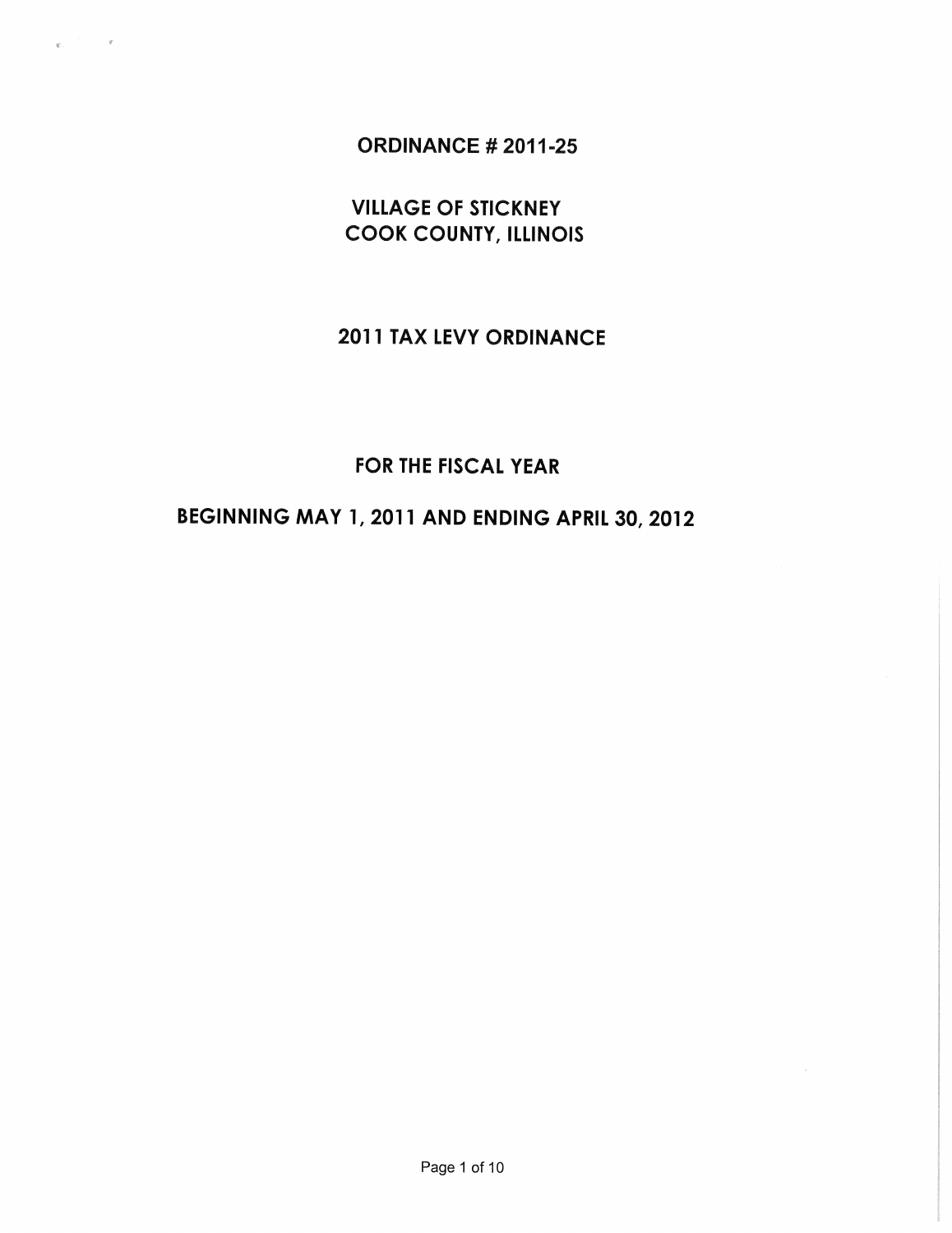#### VILLAGE OF STICKNEY COOK COUNTY, ILLINOIS 2011 TAX LEVY ORDINANCE FOR THE FISCAL YEAR BEGINNING MAY 1, 2011 AND ENDING APRIL 30, 2012

BE IT ORDAINED by the President and Board of Trustees of the Village of Stickney, Cook County, Illinois as follows:

SECTION 1. Tax for the following sums of money or as much thereof as may be authorized by law, to defray all expenses and liabilities of the Village of Stickney, Cook County, Illinois be and the same is hereby levied for the purpose specified against all taxable property in the Village of Stickney, Cook County Illinois, for the fiscal year beginning on May 1, 2011 and ending on April 30, 2012.

|                     |                                                        | <b>AMOUNT</b><br>APPROPRIATED |         | AMOUNT TO BE<br><b>RAISED BY</b><br>TAX LEVY |           | AMOUNT TO BE<br><b>RECEIVED FROM</b><br>OTHER SOURCES |
|---------------------|--------------------------------------------------------|-------------------------------|---------|----------------------------------------------|-----------|-------------------------------------------------------|
| <b>GENERAL FUND</b> |                                                        |                               |         |                                              |           |                                                       |
|                     | <b>EXECUTIVE AND LEGISLATIVE DEPARTMENT</b>            |                               |         |                                              |           |                                                       |
| 1.1                 | Salary of Village President                            | \$                            | 21,500  |                                              |           |                                                       |
| 1.2                 | Salaries of Village Trustees                           |                               | 43,200  |                                              |           |                                                       |
| 1.3                 | Salary of Liquor Commissioner                          |                               | 3,500   |                                              |           |                                                       |
|                     | Total                                                  | $\overline{\mathcal{L}}$      | 68,200  | \$                                           | 45,000    | \$<br>23,200                                          |
|                     |                                                        |                               |         |                                              | Corporate |                                                       |
|                     | <b>ADMINISTRATIVE DEPARTMENT</b>                       |                               |         |                                              |           |                                                       |
| 2.1                 | Salary of Village Clerk                                | \$                            | 17,000  |                                              |           |                                                       |
| 2.2                 | Salary of Village Treasurer/Collector-partial          |                               | 37,300  |                                              |           |                                                       |
| 2.4                 | Salary of office clerks-partial                        |                               | 50,000  |                                              |           |                                                       |
| 2.5                 | Salary of building inspector                           |                               | 24,000  |                                              |           |                                                       |
| 2.6                 | Compensation of elecrical inspector                    |                               | 5,000   |                                              |           |                                                       |
| 2.7                 | Comp.of three (3) Fire and Police Comm. members        |                               | 6,000   |                                              |           |                                                       |
| 2.8                 | Expenses of Board of Fire and Police Commision         |                               | 7,500   |                                              |           |                                                       |
| 2.9                 | Expenses for postage, stationery and supplies          |                               | 10,000  |                                              |           |                                                       |
| 2.10                | Purchase of license supplies                           |                               | 6,500   |                                              |           |                                                       |
| 2.11                | IL Municipal League-membership and expenses            |                               | 2,000   |                                              |           |                                                       |
| 2.12                | Printing and publishing                                |                               | 9,500   |                                              |           |                                                       |
| 2.13                | Cost of preparing and publishing finanacial statements |                               | 1,800   |                                              |           |                                                       |
| 2.14                | Employee insurance                                     |                               | 10,000  |                                              |           |                                                       |
| 2.15                | Computer maintenance and services                      |                               | 9,000   |                                              |           |                                                       |
| 2.16                | Expenses of Zoning Board of Appeals                    |                               | 2,000   |                                              |           |                                                       |
| 2.17                | Revision and recodification of ordinances              |                               | 5,000   |                                              |           |                                                       |
| 2.18                | Salary computer services                               |                               | 2,400   |                                              |           |                                                       |
| 2.19                | Plumbing inspection services                           |                               | 3,200   |                                              |           |                                                       |
| 2.22                | W.C.M.C.-membership and expenses                       |                               | 11,000  |                                              |           |                                                       |
| 2.23                | Expense of I.R.M.A. Safety Committee                   |                               | 18,500  |                                              |           |                                                       |
|                     | Total                                                  | \$                            | 237,700 | S                                            | 73,000    | \$<br>164,700                                         |
|                     |                                                        |                               |         |                                              | Corporate |                                                       |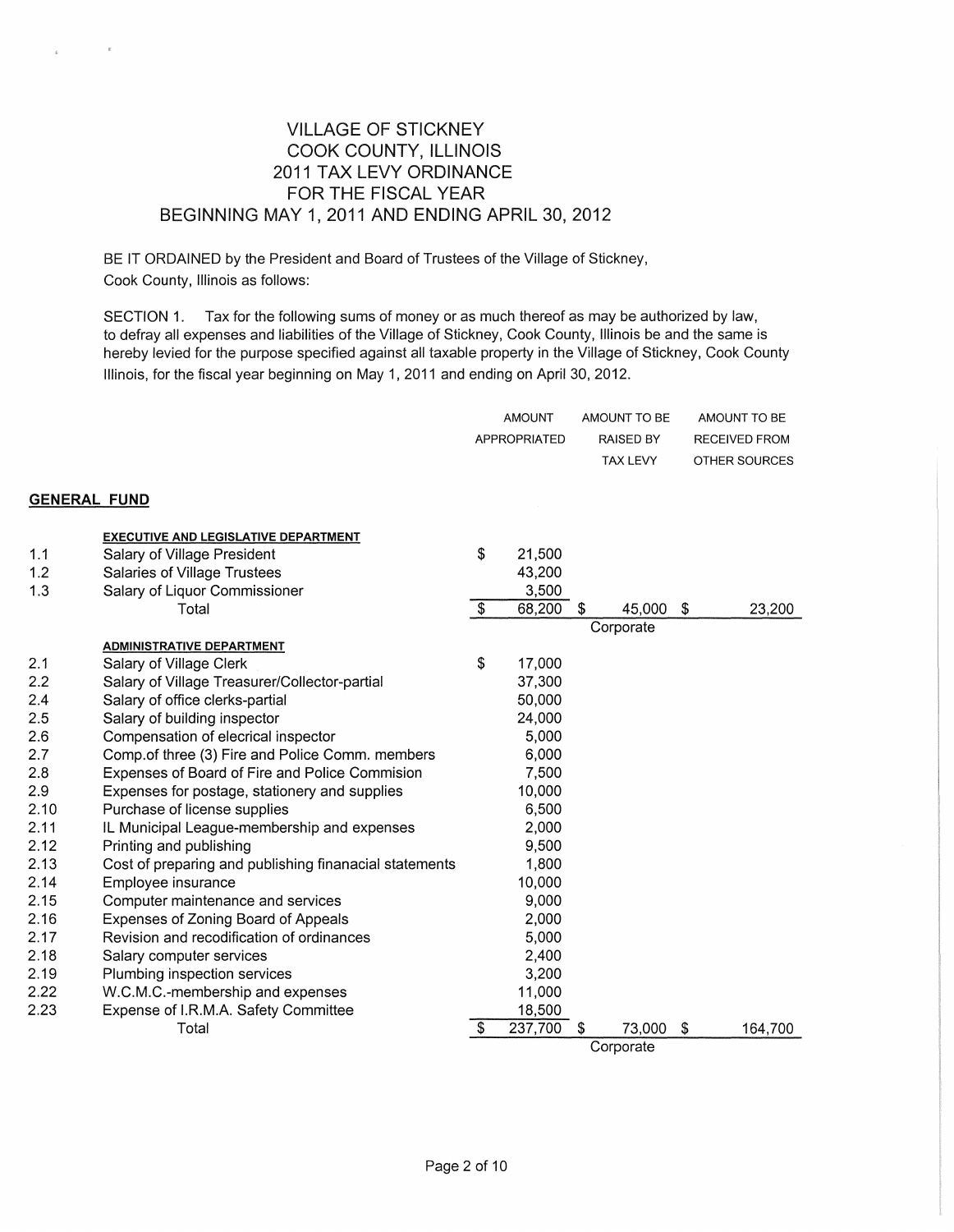|      |                                                       |                          | <b>AMOUNT</b><br><b>APPROPRIATED</b> | AMOUNT TO BE<br><b>RAISED BY</b><br><b>TAX LEVY</b> | AMOUNT TO BE<br>RECEIVED FROM<br>OTHER SOURCES |
|------|-------------------------------------------------------|--------------------------|--------------------------------------|-----------------------------------------------------|------------------------------------------------|
|      | <b>PROFESSIONAL SERVICES</b>                          |                          |                                      |                                                     |                                                |
| 3.1  | Retainer for Attorney for Village                     | \$                       | 6,000                                |                                                     |                                                |
| 3.2  | Legal services other than retainer                    |                          | 200,000                              |                                                     |                                                |
| 3.3  | <b>Village Prosecutor</b>                             |                          | 21,600                               |                                                     |                                                |
| 3.4  | Other professional fees                               |                          | 42,000                               |                                                     |                                                |
| 3.5  | <b>Engineering services</b>                           |                          | 6,000                                |                                                     |                                                |
|      | Total                                                 | \$                       | 275,600                              | \$<br>60,000                                        | \$<br>215,600                                  |
|      |                                                       |                          |                                      | Corporate                                           |                                                |
|      | <b>POLICE DEPARTMENT</b>                              |                          |                                      |                                                     |                                                |
| 4.1  | Salary of Chief of Police                             | \$                       | 90,100                               |                                                     |                                                |
| 4.4  | Salaries of Sergeants of Police                       |                          | 255,000                              |                                                     |                                                |
| 4.5  | Salaries of Patrolmen                                 |                          | 815,000                              |                                                     |                                                |
| 4.6  | Salaries of special police duties                     |                          | 130,000                              |                                                     |                                                |
| 4.7  | Salaries of Radio Clerks                              |                          | 239,000                              |                                                     |                                                |
| 4.8  | Salary of Ordinance Control Officer                   |                          | 40,000                               |                                                     |                                                |
| 4.9  | Cost of maintaining motor equipment                   |                          | 30,000                               |                                                     |                                                |
| 4.10 | Cost of maintaining communication equipment           |                          | 30,000                               |                                                     |                                                |
| 4.11 | Expenses for stationery, printing and office supplies |                          | 6,500                                |                                                     |                                                |
| 4.12 | Operating expenses, equipment and supplies            |                          | 25,000                               |                                                     |                                                |
| 4.13 | Motor fuel cost                                       |                          | 70,000                               |                                                     |                                                |
| 4.14 | Education and training costs                          |                          | 15,000                               |                                                     |                                                |
| 4.15 | Employee insurance                                    |                          | 365,000                              |                                                     |                                                |
| 4.16 | Maintenance of gun range                              |                          | 4,000                                |                                                     |                                                |
| 4.17 | Clothing allowance                                    |                          | 16,850                               |                                                     |                                                |
| 4.18 | Adjudication                                          |                          | 40,000                               |                                                     |                                                |
| 4.19 | Computer maintenance and services                     |                          | 7,500                                |                                                     |                                                |
| 4.20 | Animal control contractual service                    |                          | 1,000                                |                                                     |                                                |
| 4.21 | <b>Adjudication Hearing Officer</b>                   |                          | 10,800                               |                                                     |                                                |
| 4.22 | Police Officers' holiday pay                          |                          | 75,000                               |                                                     |                                                |
| 4.23 | Salary of Police Corporal                             |                          | 6,600                                |                                                     |                                                |
| 4.25 | Salary of Deputy Chief                                |                          | 7,600                                |                                                     |                                                |
| 4.26 | Leads Supervisor                                      |                          | 1,400                                |                                                     |                                                |
| 4.27 | Salary computer services                              |                          | 2,400                                |                                                     |                                                |
|      | Total                                                 | $\overline{\mathcal{S}}$ | 2,283,750                            | S<br>577,000                                        | \$<br>1,706,750                                |

 $\mathcal{U}^{\mathcal{A}}$  . In the set of  $\mathcal{U}^{\mathcal{A}}$ 

 $\bar{a}$ 

 $\overline{\$}$  2,283,750 \$ 577,000 \$ 1,706,750 577,000 \$<br>Police

Protection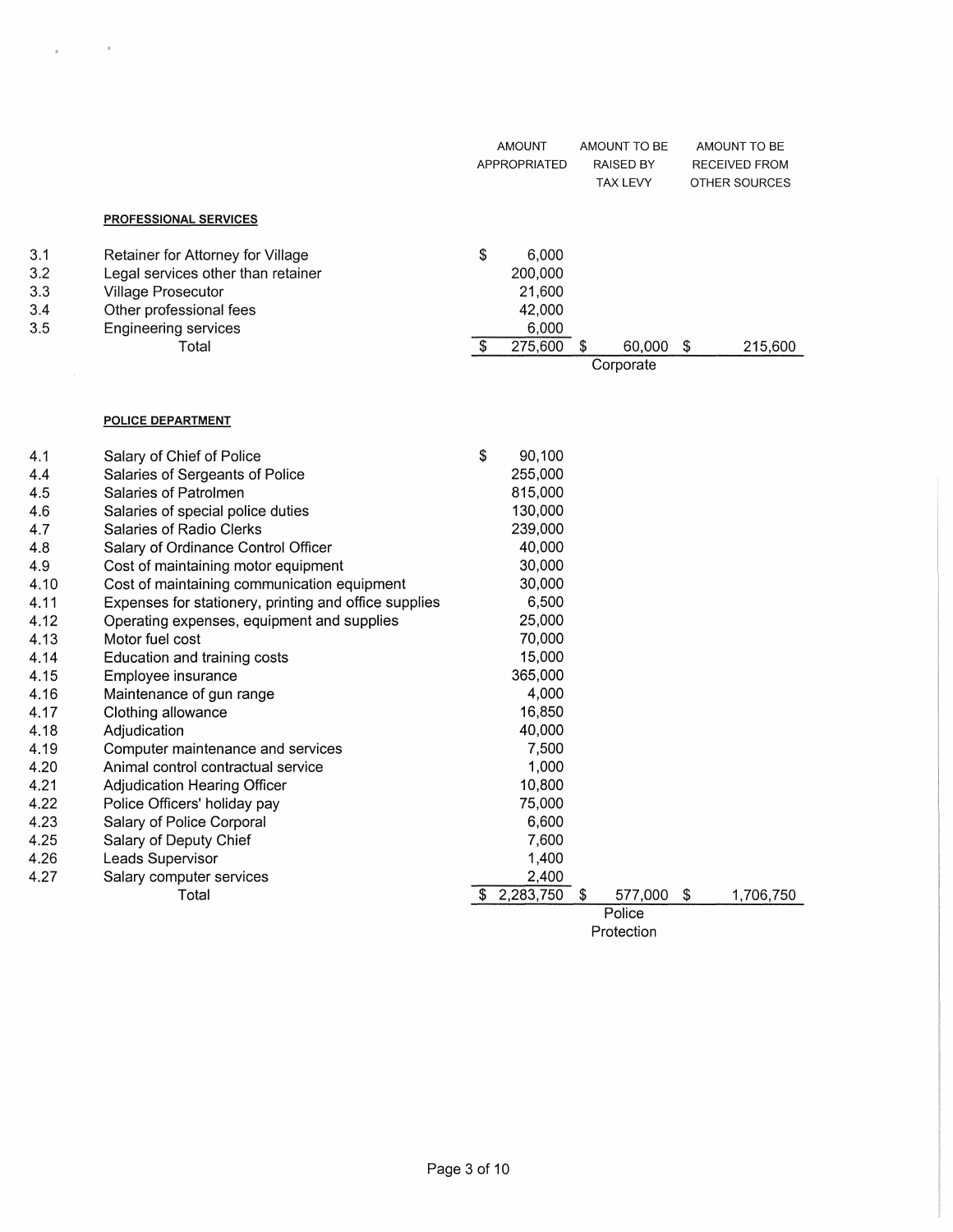|                                                                                             |                                                                                                                                                                                                                                                                                                                                                                                                                                                             |                           | <b>AMOUNT</b><br>APPROPRIATED                                                                                                 |    | AMOUNT TO BE<br>RAISED BY<br>TAX LEVY | AMOUNT TO BE<br>RECEIVED FROM<br>OTHER SOURCES |
|---------------------------------------------------------------------------------------------|-------------------------------------------------------------------------------------------------------------------------------------------------------------------------------------------------------------------------------------------------------------------------------------------------------------------------------------------------------------------------------------------------------------------------------------------------------------|---------------------------|-------------------------------------------------------------------------------------------------------------------------------|----|---------------------------------------|------------------------------------------------|
|                                                                                             | <b>FIRE DEPARTMENT</b>                                                                                                                                                                                                                                                                                                                                                                                                                                      |                           |                                                                                                                               |    |                                       |                                                |
| 5.1<br>5.2<br>5.3<br>5.4<br>5.5<br>5.6<br>5.7<br>5.8<br>5.9<br>5.10<br>5.11<br>5.12<br>5.13 | Salary of Fire Chief<br>Salaries of firemen<br>Salaries of fire inspectors<br><b>MABAS Division XI Dues</b><br>Expense of stationery, printing and office supplies<br>Motor fuel cost<br>Repair & maintenance of motor equipment<br>Cost of maintaining communication equipment<br>Cost of operating supplies<br>Education and training costs<br>Purchase of fire fighting clothing<br>Purchase of operating equipment<br>Emergency vehicle priority system | \$                        | 63,100<br>805,000<br>38,000<br>10,000<br>5,000<br>15,000<br>30,000<br>10,000<br>20,000<br>15,000<br>20,000<br>27,000<br>1,000 |    |                                       |                                                |
| 5.14<br>5.15<br>5.16<br>5.17<br>5.18<br>5.19<br>5.20                                        | Medical examinations and hepatitis B shots<br>Computer maintenance and services<br>Ambulance billing services<br>Purchase of breathing apparatus<br>Grant - Equipment<br>Employee insurance<br>Salary computer services<br>Total                                                                                                                                                                                                                            | \$                        | 12,000<br>7,000<br>18,000<br>8,000<br>25,000<br>17,000<br>2,400<br>1,148,500                                                  | \$ | 415,000                               | \$<br>733,500                                  |
|                                                                                             |                                                                                                                                                                                                                                                                                                                                                                                                                                                             |                           |                                                                                                                               |    | Fire<br>Protection                    |                                                |
|                                                                                             | <b>PUBLIC WORKS DEPARTMENT</b>                                                                                                                                                                                                                                                                                                                                                                                                                              |                           |                                                                                                                               |    |                                       |                                                |
| 6.1<br>6.2<br>6.3<br>6.4<br>6.5<br>6.6<br>6.7                                               | Salary of Village Supervisor-partial<br>Office supplies<br>Cost of material-repairing streets<br>Cost of material-repairing alleys<br>Cost of repairing-public walks<br>Cost of repairing-public walks 50/50 curbing<br>and A.D.A. requirements<br>Cost of-trimming and removal of trees                                                                                                                                                                    | \$<br>\$                  | 30,400<br>1,000<br>20,000<br>5,000<br>10,000<br>24,000<br>50,000                                                              |    |                                       |                                                |
| 6.8<br>6.9<br>6.11<br>6.12<br>6.13<br>6.14<br>6.15                                          | Repair and maintenance-motorized equipment<br>Sweeper lease payment<br>Purchase of traffic regulations and street signs<br>Cost of material-street snow removal<br>Purchase of maintenance supplies<br>Purchase and repair of maintenance equipment<br>Payment of energy maintenance and repair<br>of alley and street lights<br>Total                                                                                                                      | $\boldsymbol{\mathsf{S}}$ | 25,000<br>37,120<br>8,000<br>7,000<br>5,000<br>7,000<br>85,000<br>314,520                                                     | S. | 105,000                               | \$<br>209,520                                  |
|                                                                                             |                                                                                                                                                                                                                                                                                                                                                                                                                                                             |                           |                                                                                                                               |    | Corporate                             |                                                |

 $\label{eq:4} \mathcal{L}_{\mathcal{A}} = \mathcal{L}_{\mathcal{A}} \otimes \mathcal{L}_{\mathcal{A}}$ 

Page 4 of 10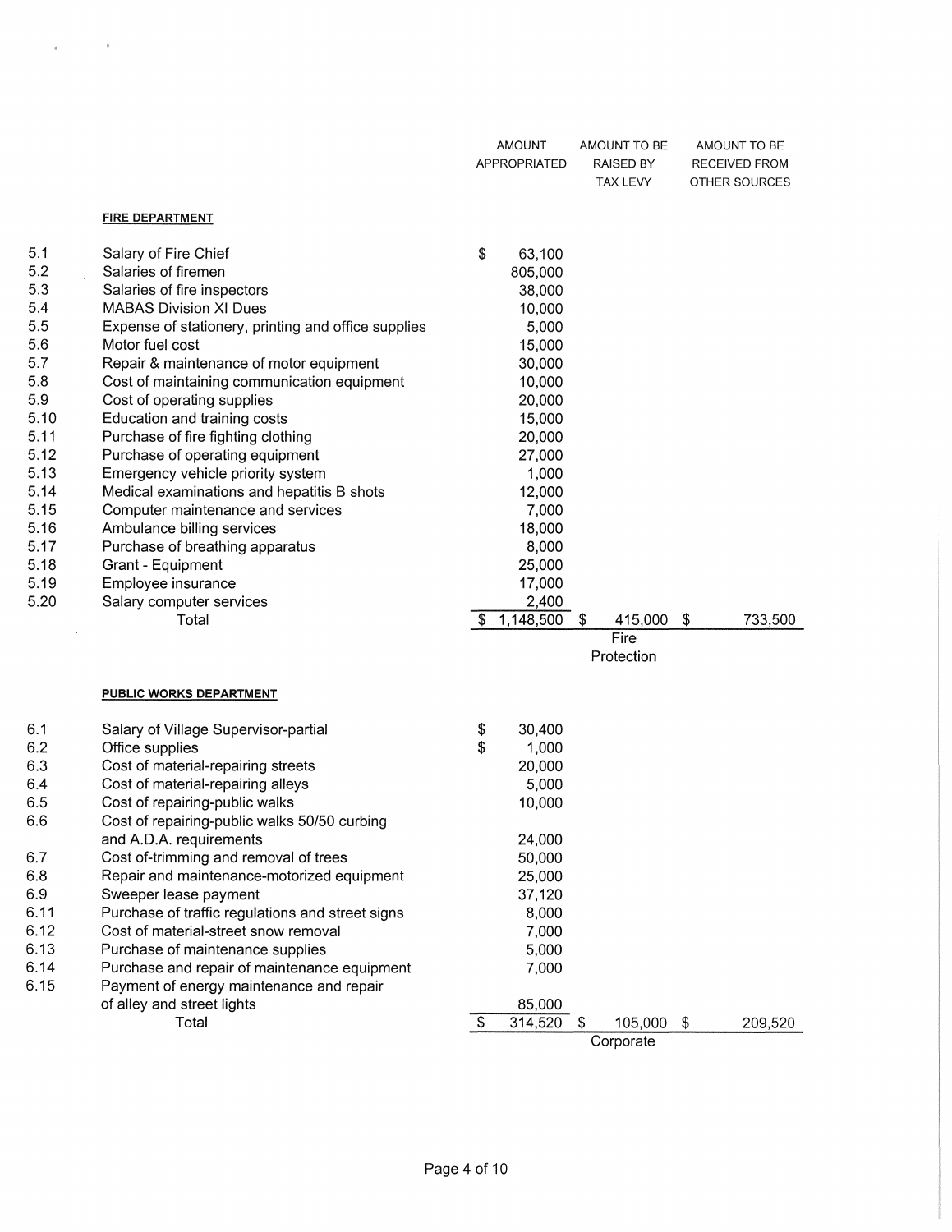|                                                       |                                                                                                                                                                                                                                              |                       | <b>AMOUNT</b><br>APPROPRIATED                                               |            | AMOUNT TO BE<br><b>RAISED BY</b><br>TAX LEVY |                           | AMOUNT TO BE<br>RECEIVED FROM<br>OTHER SOURCES |
|-------------------------------------------------------|----------------------------------------------------------------------------------------------------------------------------------------------------------------------------------------------------------------------------------------------|-----------------------|-----------------------------------------------------------------------------|------------|----------------------------------------------|---------------------------|------------------------------------------------|
|                                                       | <b>PUBLIC BUILDINGS AND GROUNDS</b>                                                                                                                                                                                                          |                       |                                                                             |            |                                              |                           |                                                |
| 7.1<br>7.2<br>7.3<br>7.5<br>7.6<br>7.7                | Janitorial services<br>Heating/Electric-Village Hall<br>Telephone services<br>Maintenance and repair of building<br>Purchase of supplies<br>Security and fire systems<br>Total                                                               | \$<br>$\overline{\$}$ | 16,800<br>12,000<br>52,000<br>65,000<br>8,000<br>22,000<br>175,800          | \$         | 45,000                                       | \$                        | 130,800                                        |
|                                                       |                                                                                                                                                                                                                                              |                       |                                                                             |            | Corporate                                    |                           |                                                |
| 8.1                                                   | <b>MISCELLANOUS</b><br>Contingencies                                                                                                                                                                                                         | \$                    | 50,000                                                                      | \$         | $\sim$                                       | \$                        | 50,000                                         |
|                                                       | <b>SANITATION DEPARTMENT</b>                                                                                                                                                                                                                 |                       |                                                                             |            |                                              |                           |                                                |
| 9.1<br>9.2<br>9.3<br>9.4<br>9.5<br>9.6<br>9.7<br>9.10 | Salaries of employees<br>Cost of maintenance and repair-motorized equipment<br>Motor fuel purchase<br>Purchase of materials and supplies<br>Disposal services<br>Uniforms<br>Employee insurance<br>Purchase of containers and recycling bins | \$                    | 395,000<br>60,000<br>30,000<br>3,500<br>90,000<br>9,000<br>133,000<br>8,000 |            |                                              |                           |                                                |
|                                                       | Total                                                                                                                                                                                                                                        | \$                    | 728,500                                                                     | $\sqrt{2}$ | 143,545                                      | $\boldsymbol{\mathsf{S}}$ | 584,955                                        |
|                                                       | <b>INSURANCE</b>                                                                                                                                                                                                                             |                       |                                                                             |            | Garbage                                      |                           |                                                |
| 10.1                                                  | Insurance                                                                                                                                                                                                                                    | \$                    | 240,000                                                                     | \$         | 40,000<br>Liability                          | \$                        | 200,000                                        |
|                                                       |                                                                                                                                                                                                                                              |                       |                                                                             |            | Insurance                                    |                           |                                                |
|                                                       | <b>AUDITING</b>                                                                                                                                                                                                                              |                       |                                                                             |            |                                              |                           |                                                |
| 11.1                                                  | Auditing services                                                                                                                                                                                                                            | $\mathfrak s$         | 18,500                                                                      | \$         | 18,500<br>Auditing                           | $\pmb{\mathfrak{P}}$      |                                                |
|                                                       |                                                                                                                                                                                                                                              |                       |                                                                             |            |                                              |                           |                                                |

 $\label{eq:12} \mathbf{q} = \left( \begin{array}{cc} 0 & \mathbf{0} & \mathbf{0} \\ \mathbf{0} & \mathbf{0} & \mathbf{0} \end{array} \right)$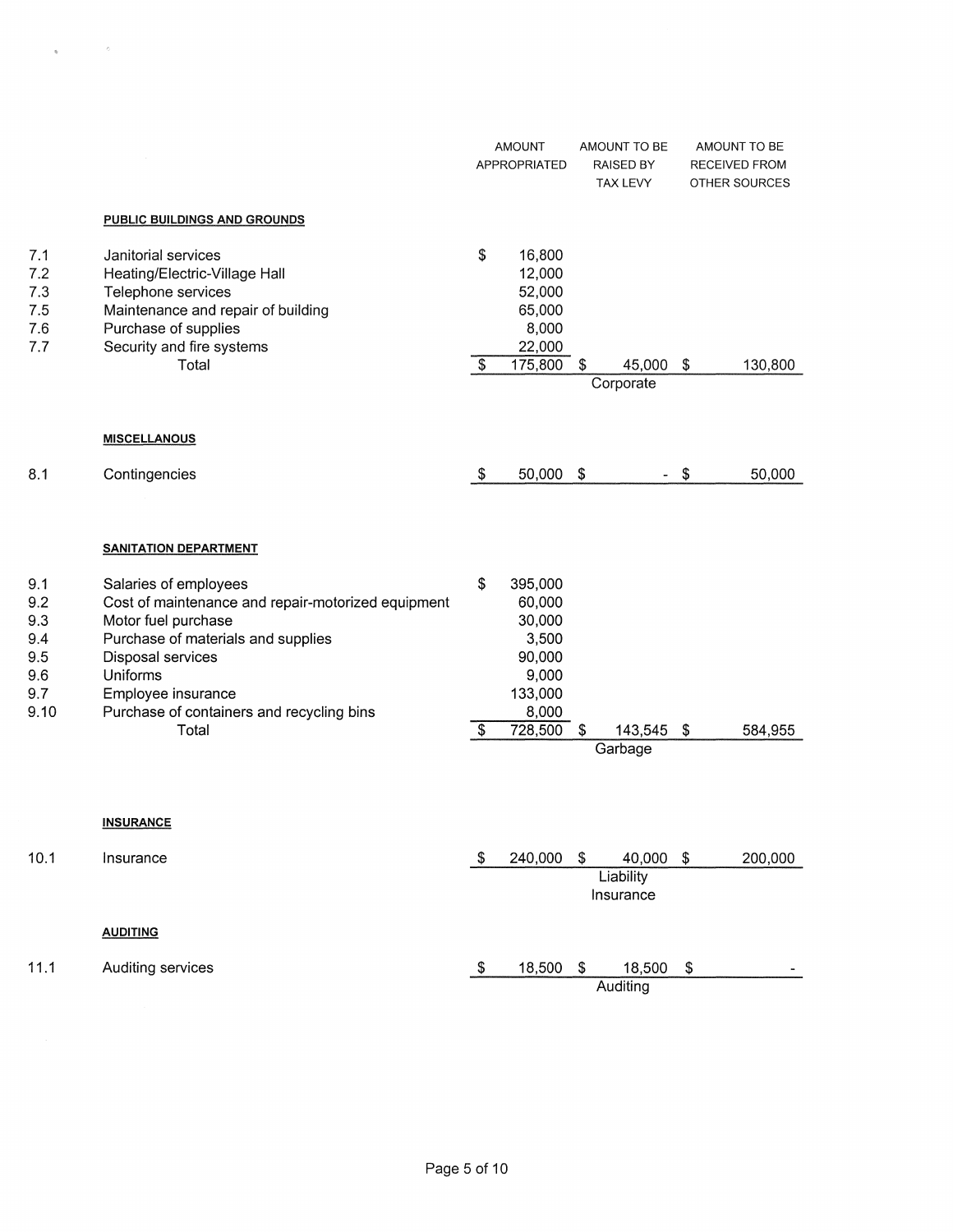|                                                                                |                                                                                                                                                                                                                                                                                  | <b>AMOUNT</b><br>APPROPRIATED                                                                                                            | AMOUNT TO BE<br>RAISED BY<br>TAX LEVY                             | AMOUNT TO BE<br><b>RECEIVED FROM</b><br>OTHER SOURCES |  |
|--------------------------------------------------------------------------------|----------------------------------------------------------------------------------------------------------------------------------------------------------------------------------------------------------------------------------------------------------------------------------|------------------------------------------------------------------------------------------------------------------------------------------|-------------------------------------------------------------------|-------------------------------------------------------|--|
|                                                                                | <b>MUNICIPAL RETIREMENT</b>                                                                                                                                                                                                                                                      |                                                                                                                                          |                                                                   |                                                       |  |
| 12.1<br>12.2<br>12.3                                                           | Municipal retirement<br>FICA and medicare<br>Unemployment taxes<br>Total                                                                                                                                                                                                         | \$<br>98,000<br>166,000<br>12,000<br>$\overline{\$}$<br>276,000                                                                          | S<br>264,000 \$<br>I.M.R.F. \$98,000<br>Social Security \$166,000 | 12,000                                                |  |
| 14.1                                                                           | <b>CONTRIBUTIONS TO POLICE PENSION FUND</b><br>Real estate taxes                                                                                                                                                                                                                 | \$<br>590,213                                                                                                                            | 590,213<br>\$<br>Police Pension                                   | \$                                                    |  |
|                                                                                | <b>PARKS &amp; RECREATION</b>                                                                                                                                                                                                                                                    |                                                                                                                                          |                                                                   |                                                       |  |
| 17.1<br>17.2<br>17.4<br>17.5<br>17.6<br>17.7<br>17.8<br>17.9<br>17.10<br>17.11 | Salaries-Parks & Recreation<br>Salaries-Park Patrol<br>Maintenance & Supplies<br>Activities<br>Equipment<br><b>Stickney Baseball Association</b><br><b>Stickney Golden Agers</b><br><b>Stickney Senior Citizens</b><br>Transfer to Family Day<br><b>Stickney Soccer</b><br>Total | \$<br>5,000<br>12,000<br>25,000<br>30,000<br>20,000<br>2,500<br>1,500<br>1,500<br>10,000<br>2,500<br>$\overline{\mathcal{S}}$<br>110,000 | $\boldsymbol{\mathsf{S}}$<br>35,000<br>Corporate                  | \$<br>75,000                                          |  |
|                                                                                | <b>TRANSFER TO CAPITAL PROJECTS FUND</b>                                                                                                                                                                                                                                         |                                                                                                                                          |                                                                   |                                                       |  |
| 18.1                                                                           | Transfer to Capital Projects Fund                                                                                                                                                                                                                                                | \$250,000.00                                                                                                                             | \$                                                                | \$<br>250,000.00                                      |  |
|                                                                                | <b>Total General Fund</b>                                                                                                                                                                                                                                                        | \$<br>6,767,283                                                                                                                          | \$2,411,258                                                       | 4,356,025<br>\$                                       |  |

 $\label{eq:3.1} \Phi_{\alpha\beta} = \frac{1}{\alpha} \left[ \begin{array}{cc} \frac{1}{\alpha} & \frac{1}{\alpha} & \frac{1}{\alpha} \\ \frac{1}{\alpha} & \frac{1}{\alpha} & \frac{1}{\alpha} \\ \frac{1}{\alpha} & \frac{1}{\alpha} & \frac{1}{\alpha} \end{array} \right]$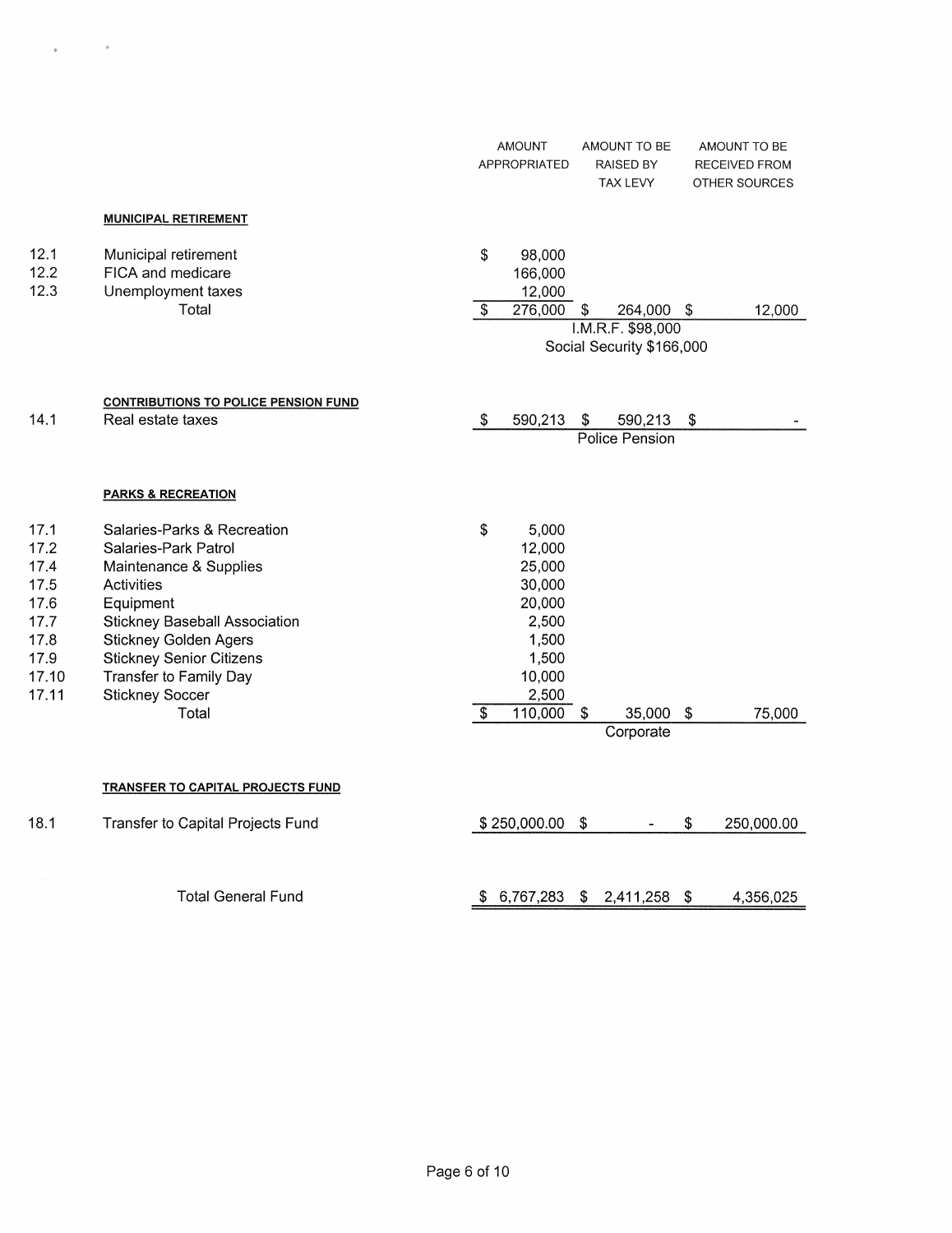| AMOUNT       | AMOUNT TO BE    | AMOUNT TO BE  |
|--------------|-----------------|---------------|
| APPROPRIATED | RAISED BY       | RECEIVED FROM |
|              | <b>TAX LEVY</b> | OTHER SOURCES |

### **WATER** FUND

 $\mathbf{y} = \left( \begin{smallmatrix} 1 & 0 & 0 \\ 0 & 0 & 0 \\ 0 & 0 & 0 \\ 0 & 0 & 0 \\ 0 & 0 & 0 \\ 0 & 0 & 0 \\ 0 & 0 & 0 \\ 0 & 0 & 0 \\ 0 & 0 & 0 \\ 0 & 0 & 0 \\ 0 & 0 & 0 \\ 0 & 0 & 0 & 0 \\ 0 & 0 & 0 & 0 \\ 0 & 0 & 0 & 0 \\ 0 & 0 & 0 & 0 & 0 \\ 0 & 0 & 0 & 0 & 0 \\ 0 & 0 & 0 & 0 & 0 \\ 0 & 0 & 0 & 0 & 0 \\ 0 & 0 & 0 &$ 

| 13.1  | Purchase of water                                  | \$<br>1,182,300      |                 |
|-------|----------------------------------------------------|----------------------|-----------------|
| 13.2  | Electric power at reservoir                        | 48,000               |                 |
| 13.3  | Purchase of meters & system                        | 50,000               |                 |
| 13.4  | Purchase of materials and supplies                 | 25,000               |                 |
| 13.5  | Contractual repairs to system                      | 75,000               |                 |
| 13.6  | Salary of Supervisor-partial                       | 40,000               |                 |
| 13.7  | Upgrade of computers                               | 15,000               |                 |
| 13.8  | Salaries of Water Department employees             | 195,000              |                 |
| 13.9  | Salary of Village Treasurer/Collector-partial      | 48,000               |                 |
| 13.10 | Salaries of office clerks-partial                  | 89,500               |                 |
| 13.11 | Office supplies, postage & stationery              | 6,000                |                 |
| 13.12 | Telephone service                                  | 15,000               |                 |
| 13.13 | Maintenance & repair of office equipment           | 5,000                |                 |
| 13.14 | Maintenance & repair of pumping station            | 50,000               |                 |
| 13.15 | Auditing services                                  | 12,000               |                 |
| 13.16 | Purchase of operating equipment                    | 3,000                |                 |
| 13.17 | Motor fuel costs                                   | 4,200                |                 |
| 13.18 | Maintenance & repair motorized equipment           | 5,000                |                 |
| 13.19 | Insurance                                          | 60,000               |                 |
| 13.21 | Purchase of heating fuel                           | 3,000                |                 |
| 13.22 | Rental-Sanitary District property                  | 200                  |                 |
| 13.23 | Employee insurance                                 | 57,000               |                 |
| 13.24 | Municipal retirement                               | 36,000               |                 |
| 13.25 | Contingencies                                      | 10,000               |                 |
| 13.26 | Purchase & installation of fire hydrants           | 40,000               |                 |
| 13.28 | Computer maintenance and services                  | 8,000                |                 |
| 13.29 | Lead treatment & water sampling                    | 8,000                |                 |
| 13.30 | Service contract for radios & pagers               | 3,000                |                 |
| 13.33 | Cost of-cleaning sewers, inlets and catch basins   | 60,000               |                 |
| 13.35 | Cost of- material, installing and repairing sewers | 60,000               |                 |
| 13.36 | Unemployment Tax                                   | 1,000                |                 |
| 13.37 | <b>FICA and Medicare Tax</b>                       | 29,000               |                 |
| 13.38 | Water main repairs                                 | 70,000               |                 |
| 13.39 | Depreciation                                       | 110,000              |                 |
|       | <b>Total Water Fund</b>                            | $2,423,200$ \$<br>\$ | \$<br>2,423,200 |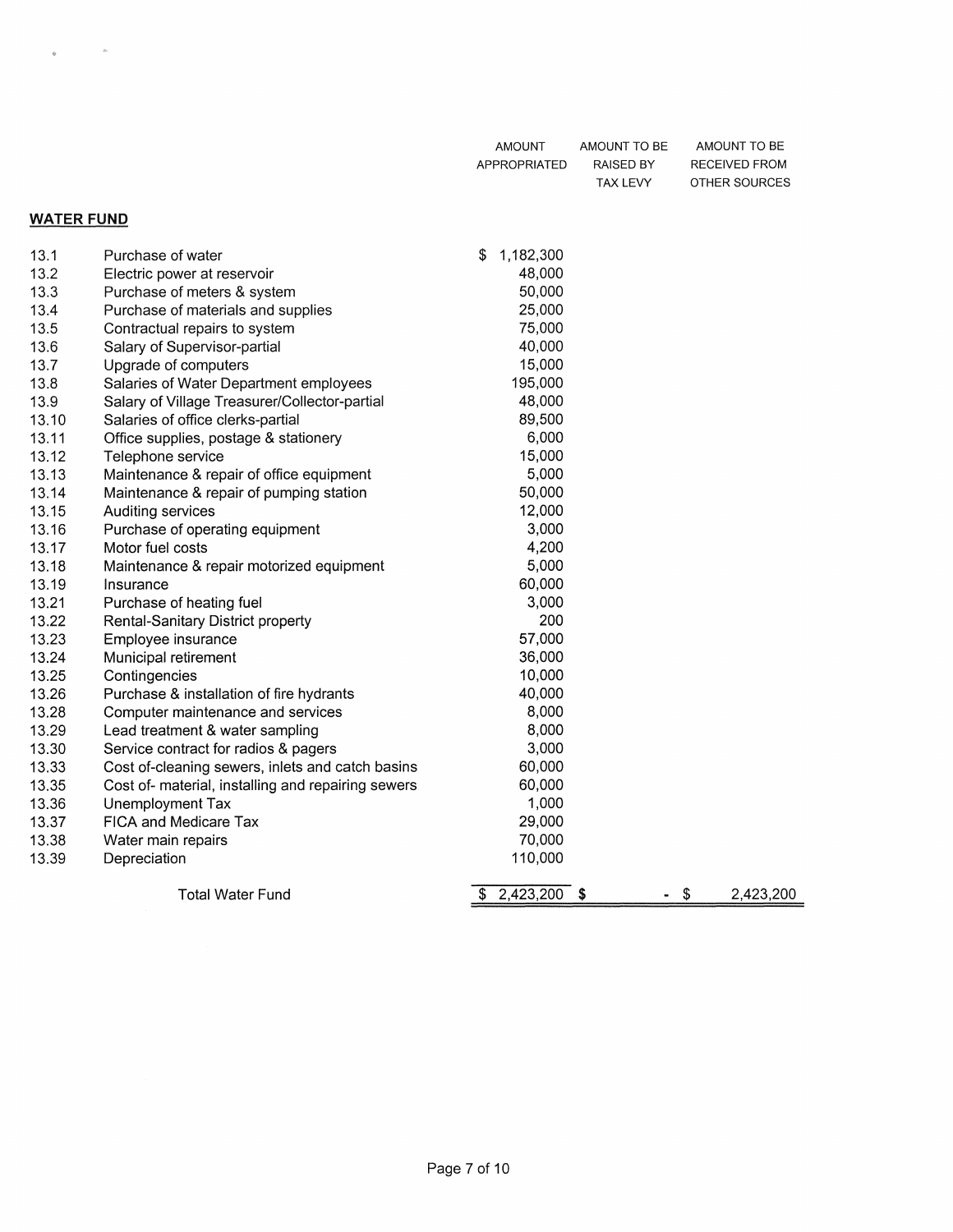|                                                                                                                                               |                 | <b>AMOUNT</b><br>APPROPRIATED             | AMOUNT TO BE<br><b>RAISED BY</b><br><b>TAX LEVY</b> |        | AMOUNT TO BE<br>RECEIVED FROM<br>OTHER SOURCES |
|-----------------------------------------------------------------------------------------------------------------------------------------------|-----------------|-------------------------------------------|-----------------------------------------------------|--------|------------------------------------------------|
| <b>BOND AND INTEREST FUND</b>                                                                                                                 |                 |                                           |                                                     |        |                                                |
| Interest<br>Principal<br>Refunding of bonds<br>Bond issuance costs                                                                            | \$              | 423,542<br>355,000<br>2,323,103<br>62,680 |                                                     |        |                                                |
| <b>Total Bond and Interest Fund</b>                                                                                                           | \$.             | 3,164,325                                 | \$<br>757,847 \$                                    |        | 2,406,478                                      |
|                                                                                                                                               |                 |                                           | Bonds & Interest                                    |        |                                                |
| <b>CAPITAL PROJECTS FUND</b>                                                                                                                  |                 |                                           |                                                     |        |                                                |
| Street improvements<br>Equipment and other capital expenditures                                                                               | \$              | 650,000<br>465,000                        |                                                     |        |                                                |
| <b>Total Capital Projects Fund</b>                                                                                                            | \$              | $1,115,000$ \$                            |                                                     | - \$   | 1,115,000                                      |
| <b>MOTOR FUEL TAX FUND</b><br>Maintenance-salt<br>Mainenance engineering<br>Construction<br>Engineering                                       | \$              | 75,000<br>1,000<br>200,000<br>20,000      |                                                     |        |                                                |
| <b>Total Motor Fuel Tax Fund</b>                                                                                                              | S               | 296,000                                   | \$                                                  | \$     | 296,000                                        |
| <b>EMERGENCY TELEPHONE SYSTEM FUND</b><br>Maintenance to system<br>Transfer to Capital Projects Fund<br>Total Emergency Telephone System Fund | \$<br>\$        | 36,000<br>36,000<br>$72,000$ \$           |                                                     | $-$ \$ | 72,000                                         |
|                                                                                                                                               |                 |                                           |                                                     |        |                                                |
| <b>1505 ACCOUNT</b>                                                                                                                           |                 |                                           |                                                     |        |                                                |
| Returned seizures<br>Equipment<br>Supplies<br>Investigations                                                                                  | \$              | 3,000<br>1,000<br>1,000<br>1,000          |                                                     |        |                                                |
| Total 1505 Account                                                                                                                            | $\overline{\$}$ | $6,000$ \$                                |                                                     | - \$   | 6,000                                          |

 $\label{eq:1} \Phi_{\alpha\beta} = \frac{1}{\alpha} \left[ \frac{1}{\alpha} \frac{\partial \phi}{\partial \phi} \right] \, ,$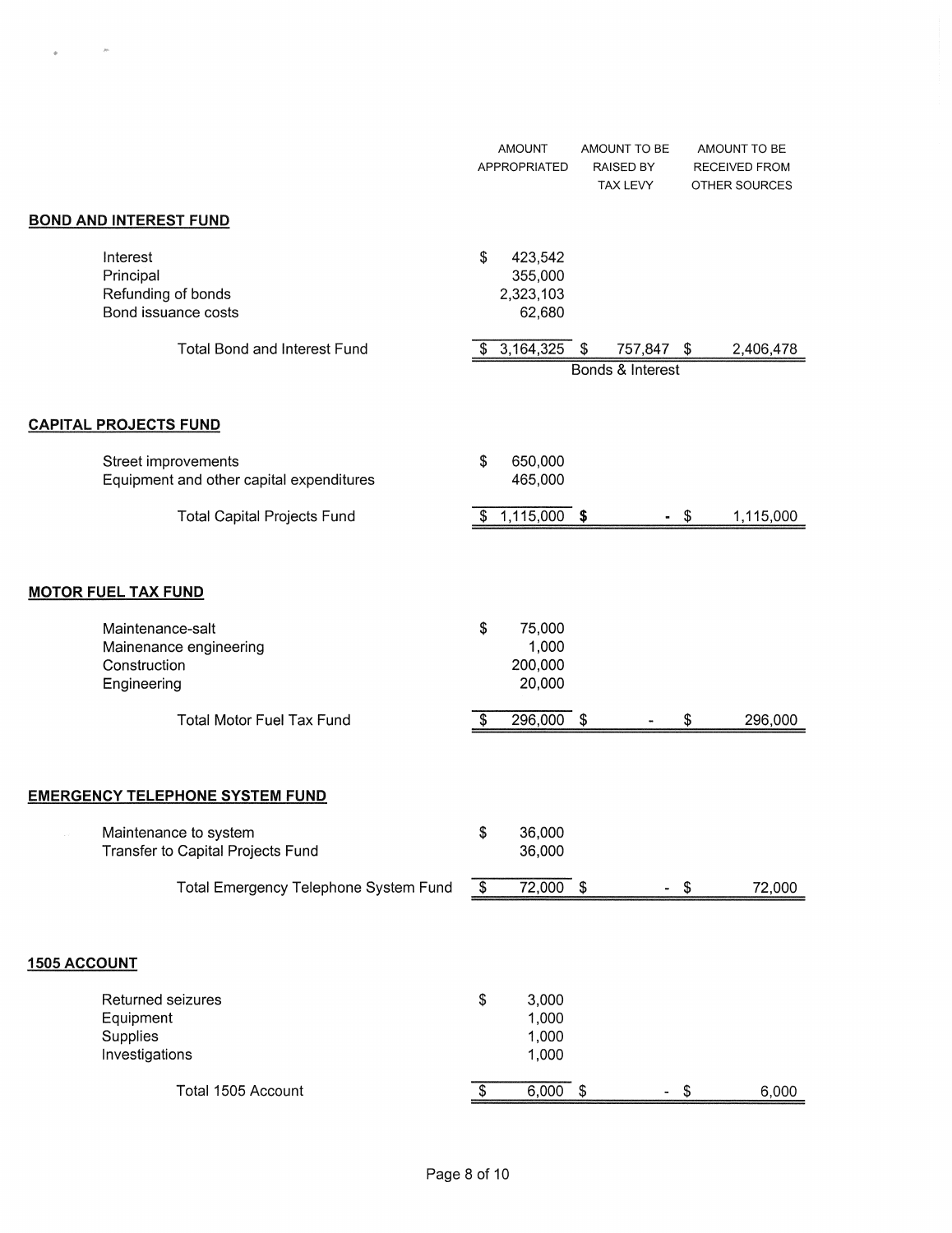|                                                 | <b>AMOUNT</b><br>APPROPRIATED |                 | AMOUNT TO BE<br><b>RAISED BY</b><br>TAX LEVY |    | AMOUNT TO BE<br>RECEIVED FROM<br>OTHER SOURCES |
|-------------------------------------------------|-------------------------------|-----------------|----------------------------------------------|----|------------------------------------------------|
| <b>BADGE GRANT</b>                              |                               |                 |                                              |    |                                                |
| Program expenses                                | \$                            | 41,513          |                                              |    |                                                |
| <b>Total BADGE Grant</b>                        | S                             | $41,513$ \$     | $\blacksquare$                               | \$ | 41,513                                         |
|                                                 |                               |                 |                                              |    |                                                |
| <b>Family Day</b>                               |                               |                 |                                              |    |                                                |
| Program expenses<br>Reserve for future programs | \$                            | 25,000<br>5,000 |                                              |    |                                                |
| Total Emergency Telephone System Fund           | \$                            | $30,000$ \$     |                                              |    | 30,000                                         |
|                                                 |                               |                 |                                              |    |                                                |
| TOTAL APPROPRIATIONS ALL FUNDS                  |                               | \$13,915,321    | \$3,169,105                                  | -S | 10,746,216                                     |

#### **SUMMARY**

## **FUND**

| Corporate<br>Bonds & Interest<br>Garbage<br>Police Pension<br>I.M.R.F.<br><b>Fire Protection</b><br><b>Police Protection</b><br>Social Security | \$<br>363,000<br>757,847<br>143,545<br>590,213<br>98,000<br>415,000<br>577,000<br>166,000 |  |
|-------------------------------------------------------------------------------------------------------------------------------------------------|-------------------------------------------------------------------------------------------|--|
| Auditing<br>Liability Insurance                                                                                                                 | 18,500<br>40,000                                                                          |  |
| TOTAL (AS ABOVE)                                                                                                                                | \$<br>3,169,105                                                                           |  |